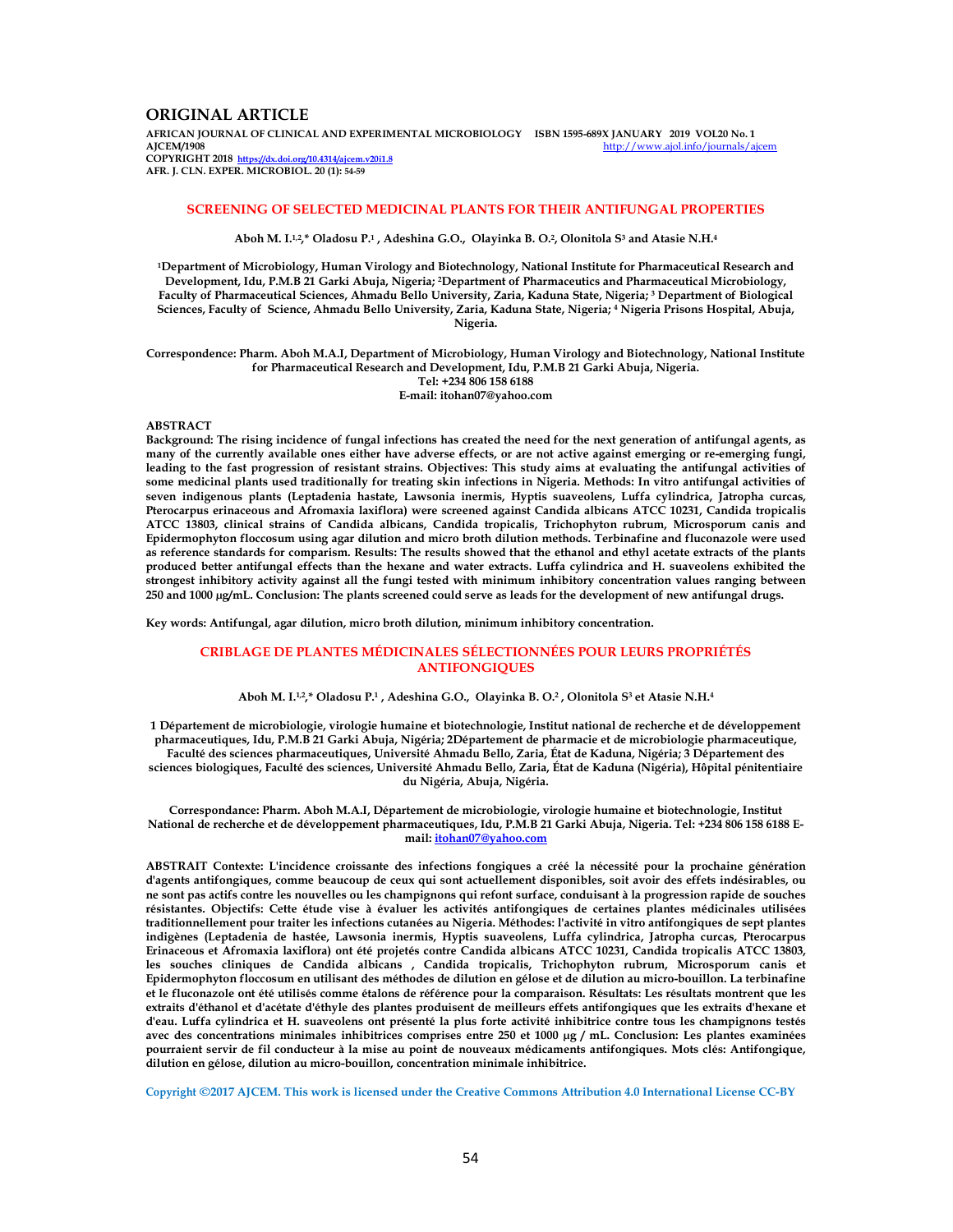# **INTRODUCTION**

Plants have constantly played an important role in the research and development of novel antimicrobial compounds [1]. Reports from The World Health Organization show that, eighty percent of people dwelling in remote and urban regions in developing countries depend on medicinal plants for their initial health care [2].

Nigeria is home to varieties of medicinal plants many of which are used in traditional practice for the cure of skin infections like fungal infections. Fungal skin infections are common in most tribal dwellers in rural and some urban settlements where good environmental sanitation, access to portable water and general hygienic practices are lacking due to the poor socioeconomic level of the inhabitants.

The incidence of fungal infections among individuals in developing countries is on the increase (Abad *et al*., 2007). According to recent findings, resistance of some fungi to available antifungal drugs is fast becoming a major threat, especially among persons living with HIV or those on chemotherapy and drugs that suppress the immune system [3]. It is a known fact that the presently existing antifungal drugs are toxic and consequently have undesirable side effects, thus are becoming ineffective against fungi that have been in existence and upcoming ones [4].

In many countries, indigenous flora has played an important role for many generations in the treatment of infections. Based on this, it has been recognized that scientific validation of plants used to such treat infections is a viable approach in the discovery of new, effective drugs against the diseases (Taylor *et al*., 2001). Therefore, there is the need for continuous research into medicinal plants within our environment for novel antifungal compounds. In the current study, the antifungal action of hexane, ethyl acetate, ethanol and water extracts of seven medicinal plants were investigated against dermatophytes and opportunistic fungi.

# **MATERIALS AND METHODS**

#### **Chemicals and media**

Sabouraud dextrose agar (SDA) and Sabouraud dextrose broth (SDB) were obtained from Oxoid, Germany. Dimethyl sulphoxide (DMSO), fluconazole (Cat No. F8929), Terbinafine HCl (T8826), the organic solvents *i.e*., hexane, ethyl acetate, ethanol were obtained from Sigma Aldrich Laboratories, Germany.

### **Collection of plants and identification**

The selection of the plants used in this research was on the basis of their ethnobotanical evidence of use for antimicrobial skin infections as documented in published literature. Fresh plants were collected from different places in Abuja. The plants were Identified and authenticated at the Department of Medicinal Plant Research and Traditional Medicine, National Institute for Pharmaceutical Research and Development, Abuja, Nigeria. Voucher specimens were deposited at the herbarium for reference purposes. The plants include leaves of *Leptadenia hastata* (Pers.), *Lawsonia inermis*, *Hyptis suaveolens*, *Luffa cylindrica*, *Jatropha curcas*, *Pterocarpus erinaceous* and *Afromaxia laxiflora.*

#### **Preparation of plant extracts**

Fresh plants were collected and dried in air under a shade for approximately one week. The dried leaves of the plants were then grinded in a manual mill. The powdered leaves were extracted separately by cold maceration in the various solvents (hexane, ethyl acetate, ethanol and water) for 48 h. The extracts were first sieved through a muslin cloth, and then filtered through a funnel with Whatsman No. 1 filter paper. Concentration of the filtrate was done using a rotary evaporator and dried using a water bath at 70 °C. The extracts were weighed and stored at a temperature of 4 °C until when needed.

## **Test fungi**

The fungi used for the study include *Candida albicans* ATCC 10231, *Candida tropicalis* ATCC 13803, clinical strains of *Candida albicans, Candida tropicalis, Trichophyton rubrum*, *Microsporum canis* and *Epidermophyton floccosum* obtained from Department of Microbiology and Biotechnology, National Institute for Pharmaceutical Research and Development, Abuja, Nigeria.

## **Preparation/ standardization of fungi**

The yeast (*Candida* sp.) was standardized by inoculating sterile normal saline solution with a 48 h pure culture by adjustment of turbidity to match 0.5 Mc Farland standard. Standardization of the dermatophytes included harvesting fungal spores from a 7 day old culture on SDA slant. Ten milliliters of sterile normal saline containing 3% w/v Tween 80 was used to disperse the spores with the aid of sterilized glass beads [5]. Standardization of the spore suspension to  $1.0 \times 10^6$  spores/mL was achieved with a UV spectrophotometer (Spectronic 20D; Milton Roy Company, Pacisa, Madrid, Spain) at 530 nm (OD530) of the suspensions and adjusted to a transmittance of 70-72 %. The standardized fungal suspensions was quantified was by spreading 100 µL on Sabouraud dextrose agar plate. The plates were incubated at 37 °C for 24 h for yeast and 30 °C for 72 h for dermatophytes [6].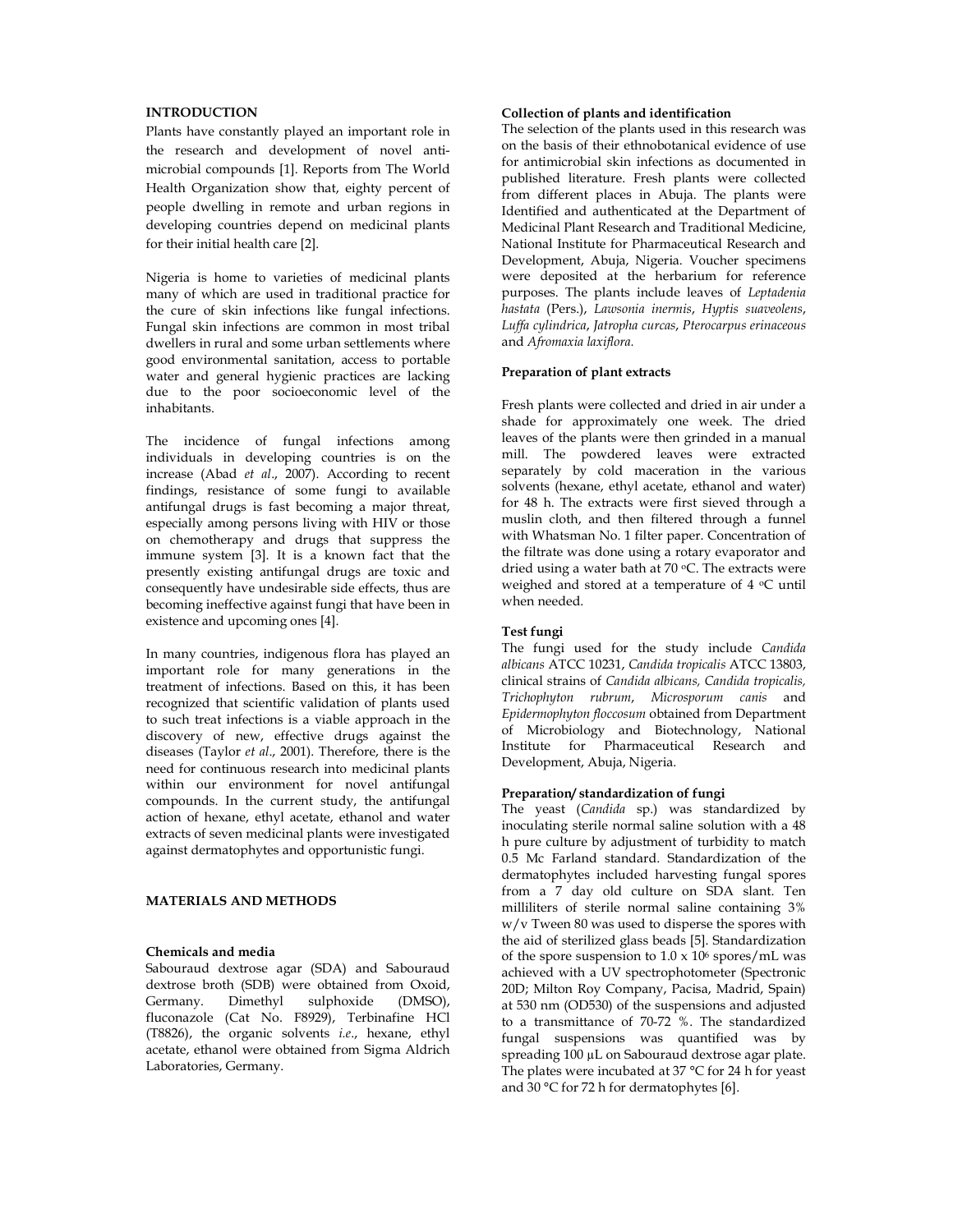#### **Antifungal assays**

The antifungal activities of the extracts were achieved using micro broth dilution method according to standard reference method [1]. The stock concentration of the extracts was 8 mg/ml in 2% DMSO. The testing method involved a two-fold serial dilution of the extracts in SDB with the first well having a concentration of 4 mg/ml after inoculation with equal volume of standardized fungal suspension in SDB. Fluconazole and terbinafine hydrochloride served as positive control while 2 % DMSO served as negative control. The plates were incubated at 37 °C for 24 h for yeast and 30 °C for 72 h for dermatophytes. Minimum inhibitory concentration was seen as the lowest concentration of the extracts that inhibited fungal growth (no visible growth) after incubation period elapsed.

#### **RESULTS**

The ethno botanical uses, local names, parts used, medicinal uses and chemical constituents of the selected plants are represented in Table 1. Results on the antifungal activities of the plants are represented in Table 2. The plants exhibited variable degrees of antifungal activity. Generally, the ethyl acetate and methanol extracts of the plants were more active than the water and hexane extracts. The hexane extracts of all the plants were inactive with minimum inhibitory concentration (MIC) value greater than 8000 µg/ml.

## **DISCUSSION**

The results of this study show that the plants exhibited greater inhibitory action on the dermatophytes than the yeasts, with *T. rubrum* and *M. canis* as the most sensitive. Dermatophytes are a specialized group of fungi that causes a zoonotic skin infection of keratinized tissues, leading to skin eruptions which last for a long time [2]. The strong activity of the ethyl acetate extracts against a broad range of fungi suggests that, most antifungal principles of these plants are soluble in ethylacetate. This observation is not strange as previous reports from our laboratory shows that, there was an increased antifungal activity of the ethyl acetate extracts over the other solvent extracts like hexane, ethanol and water (Aboh *et al*., 2014),

All the extracts of *Afromaxia laxiflora* were active against *M. canis* however, the ethyl acetate extract produced the strongest inhibitory action with an MIC of 500 µg/mL. However, the ethyl acetate extract of *A. laxiflora* produced its highest inhibition against *T. rubrum* (250µg/mL). The antimicrobial potential of *A. laxiflora* has already been expounded in literature [8]. *H. suaveolens* ethyl acetate and ethanol extracts exhibited a broad spectrum of antifungal activity. However the ethyl acetate extracts (500- 1000  $\mu$ g/mL) was more effective than ethanol extract (500- 2000 µg/ml). This agrees with a work of Nantitanon et al [21], who reported the antifungal effect of ethanolic extracts of *H. suaveolens* oil which exhibited strong inhibitory action on *T. mentagrophytes* at a concentration of 10 and 20 %. The hexane and water extracts of the plant showed inhibition of all the fungal strains tested.

The ethanol and ethyl acetate extracts of *J. curcas* were effective on all of the fungal strains tested however, the ethanolic extract of the plant was most active against *C. albicans* and *T. rubrum* with MIC of 500 µg/ml. The antifungal activities of *J. curcas* have been reported by several researchers [10, 22] for example, *J. curcas* latex was reported to have inhibitory action on *C. albicans* [22]. The broad antifungal activities of *J. curcas* against the yeast and dermatophytes observed in this study, is consistent with the reports by Mbakwem – Aniebo et al [23]. These authors reported that, *J. curcas* crude stem extracts possesses a broad spectrum of antifungal effect. The poor antifungal potential of the water extracts of *J. curcas* observed in our study is also in line with the study by Sarin et al [24], where it was noted that the ethanol extract of the plant was more active than the water extract.

The ethyl acetate of *L*. *inermis* was most active against *C. tropicalis* with an MIC of 250 µg/mL however it inhibited the growth of all the fungal strain tested with an MIC range of 250-1000 µg/ml. According to Arun *et al* [12], the antimicrobial activities of the plant can be attributed to the presence of flavonoids and naphthoquinones. The inhibitory action of *L. inermis* against *C. albicans* agrees with a work by Farah *et al*. (2012), although the MIC value in this study was higher. This could be attributed to the difference in extracting solvent and location of the plant. It has been reported that, the botanical and/or biological source of a medicinal plant affects its constituents as well as its physicochemical and biological/microbiological properties (Zohra *et al.*, 2011; Prashant *et al.*, 2011).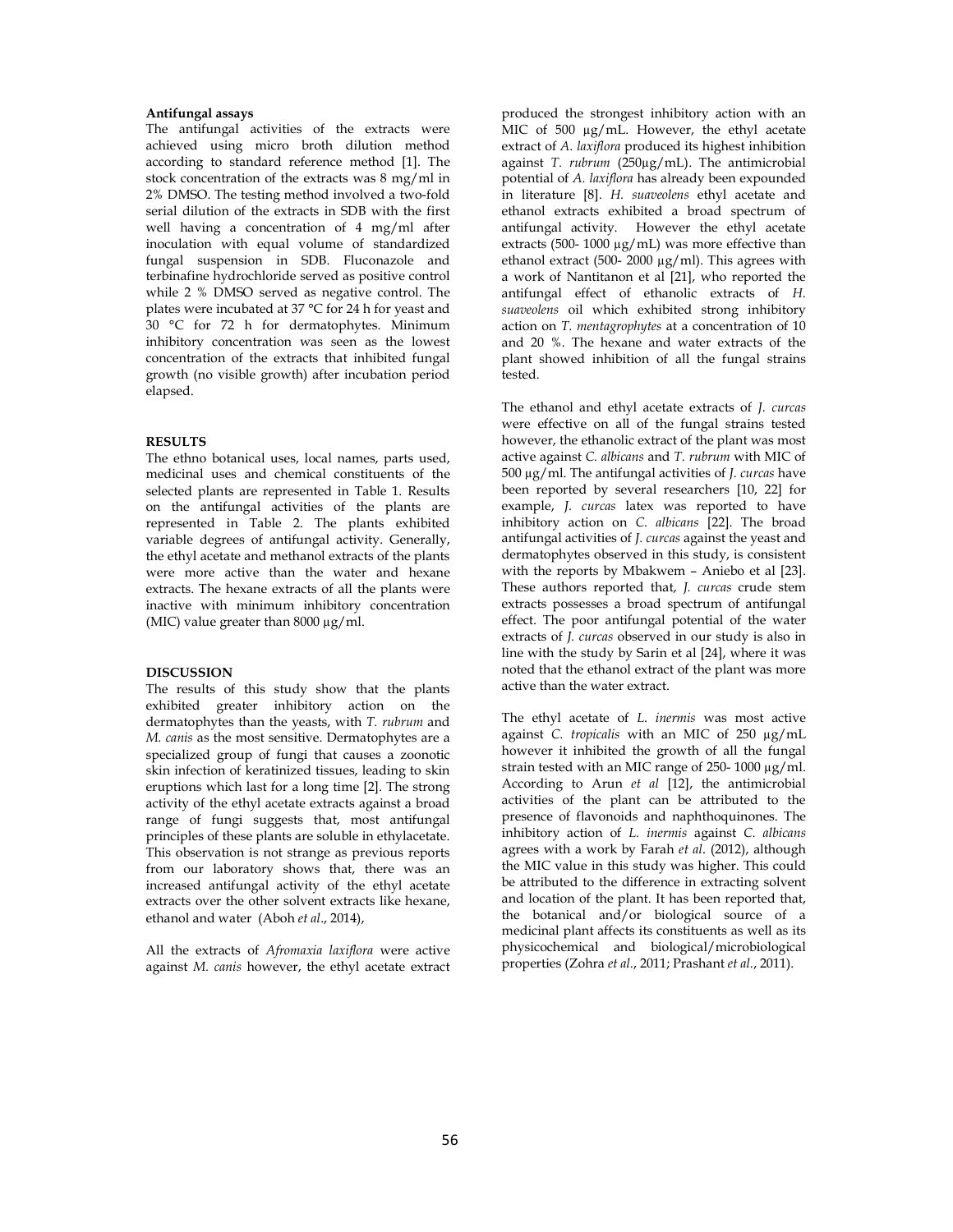| TABLE 1: THE ETHNOBOTANICAL USES, LOCAL NAMES, PARTS USED, MEDICINAL USES AND CHEMICAL |
|----------------------------------------------------------------------------------------|
| <b>CONSTITUENTS OF THE SELECTED MEDICINAL PLANTS</b>                                   |

| Name of plants                                                                                                                | Local names                                                                                        | Part used                               | <b>Medicinal uses</b>                                                                                                                                                                                                                                                                       | Chemical<br>constituents                                                                                        | References   |
|-------------------------------------------------------------------------------------------------------------------------------|----------------------------------------------------------------------------------------------------|-----------------------------------------|---------------------------------------------------------------------------------------------------------------------------------------------------------------------------------------------------------------------------------------------------------------------------------------------|-----------------------------------------------------------------------------------------------------------------|--------------|
| Afromaxia<br>laxiflora<br>(Papilionaceae)<br>Syn. Pericopsis<br>laxiflora                                                     | Makarho (Hausa)<br>Emi (Yoruba)<br>Osisi (Igbo)                                                    | Leaves, stem bark                       | Analgesic,<br>antiparasitic,<br>Diuretic,<br>antibacterial                                                                                                                                                                                                                                  | Tannin,<br>Alkaloid,<br>Flavonoid,<br>Terpenoid, Saponin<br>and Phenols                                         | [7,8]        |
| Hyptis suaveolens<br>(Lamiaceae)                                                                                              | Misin (Gwari)<br>Iyeye (Yoruba),<br>Ijikara (Igbo),<br>Tsadar lamarudu<br>(Hausa).                 | Leaves,<br>twigs,<br>roots              | stimulant,<br>carminative,<br>sudorific,<br>galactogogue,<br>parasitic<br>infections, colic,<br>stomachache<br>antispasmodic,<br>antirheumatic<br>and antisuporific<br>baths<br>antiinflammatory,<br>antifertility<br>agents,<br>burns,<br>wounds,<br>and<br>various<br>skin<br>infections. | Volatile oil, starch,<br>proteins,<br>tannins,<br>saponins,<br>fats,<br>alkaloids, glycosides                   | [9]          |
| Jatropha curcas L<br>(Euphorbiaceae)                                                                                          | Botuje, Lapalapa<br>(Yoruba)<br>Olulu-idu (Igbo),<br>Zugu (Hausa)                                  | Seeds,<br>latex,<br>leaves              | Skin<br>diseases,<br>rheumatism,<br>syphilis                                                                                                                                                                                                                                                | Tannins, saponins,<br>flavonoids, steroids,<br>alkaloids,<br>cardiac<br>glycoside, terpenoid,<br>anthraquinone. | $[10]$       |
| Lawsonia inermis<br>L. (Lythraceae)                                                                                           | Lalli (Igbo),<br>Laali,<br>Lali<br>(Yoruba)<br>Lalle (Hausa)                                       | Leaves, flowers,<br>stem bark, roots    | Antioxidant,<br>antidiabetic,<br>hepaprotective,<br>hypoglycemic,<br>antimicrobial,<br>anti-cancer,<br>wound healing.                                                                                                                                                                       | Flavonoids,<br>alkaloids, tannins,<br>Quinones.                                                                 | [11, 12, 13] |
| Leptadenia<br>hastata<br>(Pers.).<br>Decne.<br>(Asclepiadaceae)                                                               | <b>Bima</b><br>(Gwari),<br>Yaádíyaá (Hausa),<br>Iran-aji (Yoruba)<br>isanaje<br>(Igb6)<br>(Yoruba) | Leaves,<br>latex,<br>roots, whole plant | Hypertension,<br>catarrh,<br>skin<br>diseases, wound<br>healing, prostate<br>complaints,<br>aphrodisiac                                                                                                                                                                                     | Alkaloids, saponins,<br>phenolic glycosides,<br>tannins, flavonoids,<br>proanthocyanidins<br>and triterpenes    | [14, 15]     |
| Luffa<br>cylindrica<br>M.<br>Roem.<br>(L.)<br>(Curcubitaceae)<br>L.<br>Syn.<br>aegyptiaca Mill.,<br>Momordica<br>cylindrica L | Kankan (Yoruba),<br>Asisa<br>$(Igbo)$ ,<br>Baska (Hausa)                                           | Leaves,<br>fruit,<br>seeds              | $\mathbf{s}$                                                                                                                                                                                                                                                                                | Alkaloids,<br>flavonoids,<br>sterols,<br>glycosides                                                             | [16, 17]     |
| Pterocarpus<br>erinaceus<br>(Papilionaceae)                                                                                   | (banuhi (Fulani),<br>Madubiya<br>(Hausa),<br>Osun<br>dudu,<br>Apepo,<br>Agbelosun<br>(Yoruba)      | Leaves, root, stem<br>bark              | Fungal<br>skin<br>diseases<br>$e_{\iota}g_{\iota}$<br>athlete foot, ring<br>and<br>worm<br>eczema,<br>cough<br>remedy,<br>gastrointestinal<br>upsets,<br>chest<br>pains,<br>hemorrhoids, and<br>antigonadotropic                                                                            | Saponins, phenols,<br>tannins, flavonoids                                                                       | [18, 19, 20] |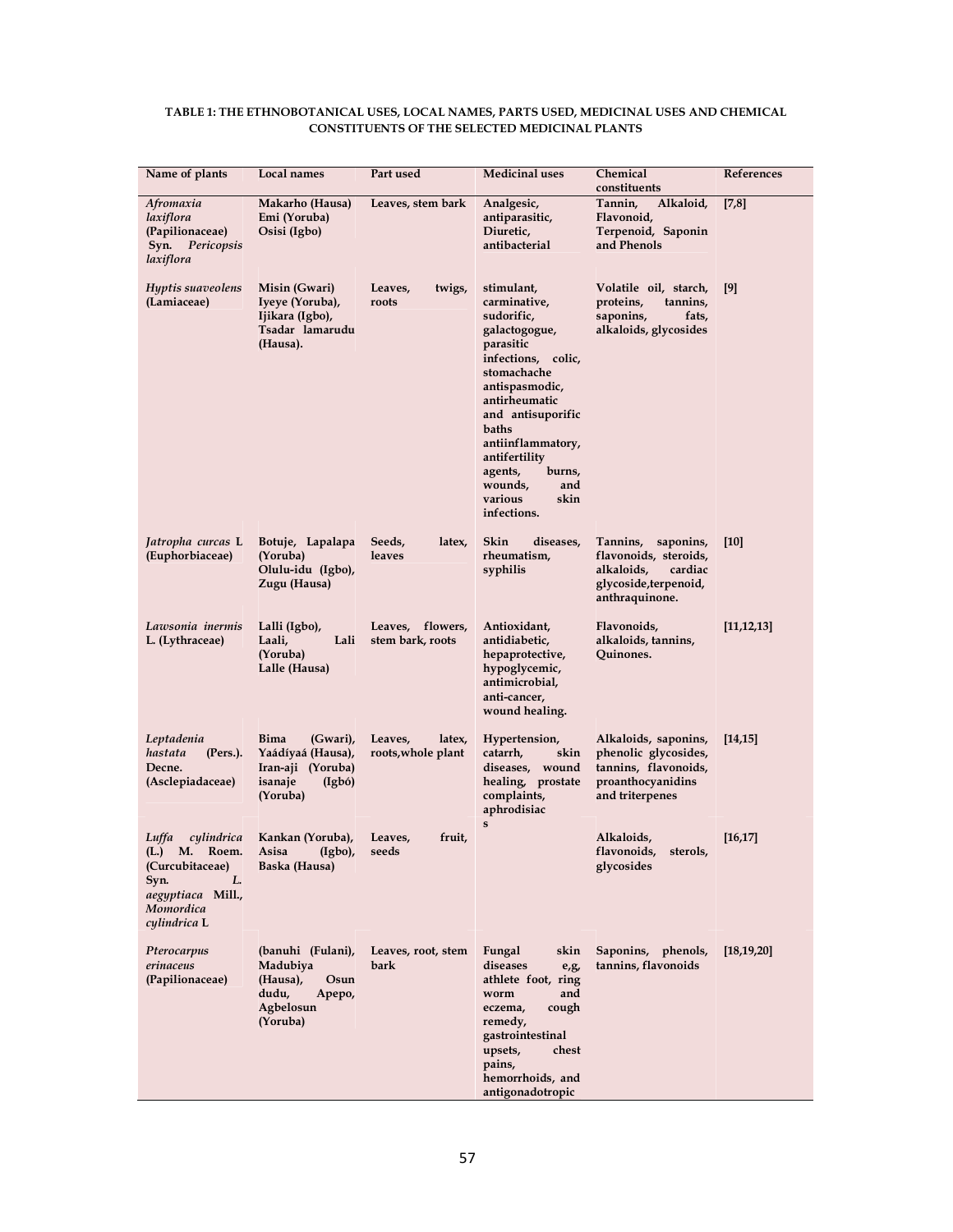|     |               |          |                 |                          | $^{\rm (hcl, VIII)}$     |                          |                          |      |                          |
|-----|---------------|----------|-----------------|--------------------------|--------------------------|--------------------------|--------------------------|------|--------------------------|
| S/N | Plants        | Extracts | C.a             | C.a                      | C.t 13803                | C.t                      | T.r                      | M.c  | E.f                      |
|     |               |          | 10231           |                          |                          |                          |                          |      |                          |
| 1.  | A. laxiflora  | He       | $\sim$ 10 $\pm$ | $\overline{\phantom{a}}$ | $\overline{\phantom{0}}$ | $\overline{\phantom{a}}$ | $\blacksquare$           | 4000 | $\blacksquare$           |
|     |               | Ea       | 1000            | 1000                     | 2000                     | 1000                     | 250                      | 1000 | 8000                     |
|     |               | Et       | 8000            | 2000                     | 2000                     | 2000                     | 1000                     | 500  | 2000                     |
|     |               | Wa       |                 |                          | $\overline{\phantom{0}}$ |                          | 4000                     | 2000 | 4000                     |
| 2.  | H. suaveolens | He       |                 |                          | $\overline{\phantom{a}}$ | $\overline{\phantom{0}}$ |                          |      | $\overline{\phantom{a}}$ |
|     |               | Ea       | 1000            | 1000                     | 500                      | 500                      | 500                      | 1000 | 1000                     |
|     |               | Et       | 1000            | 2000                     | 1000                     | 500                      | 500                      | 500  | 1000                     |
|     |               | Wa       |                 | Ξ.                       | $\overline{\phantom{0}}$ | $\overline{\phantom{a}}$ |                          |      |                          |
| 3.  | J. curcas     | He       |                 |                          | $\overline{\phantom{0}}$ |                          | $\overline{\phantom{0}}$ | 4000 |                          |
|     |               | Ea       | 500             | 1000                     | 1000                     | 1000                     | 500                      | 2000 | 4000                     |
|     |               | Et       | 2000            | 1000                     | 2000                     | 1000                     | 1000                     | 1000 | 8000                     |
|     |               | Wa       |                 | -                        | $\overline{\phantom{0}}$ | $\overline{\phantom{a}}$ |                          | -    | $\overline{\phantom{a}}$ |
| 4.  | L. inermis    | He       |                 |                          |                          |                          |                          |      |                          |
|     |               | Ea       | 1000            | 1000                     | 1000                     | 250                      | 1000                     | 1000 | 500                      |
|     |               | Et       | 1000            | 1000                     | 500                      | 500                      | 500                      | 500  | 500                      |
|     |               | Wa       |                 |                          |                          |                          |                          |      |                          |
| 5.  | L. hastate    | He       |                 |                          | $\overline{\phantom{0}}$ |                          | Ξ.                       |      | $\overline{\phantom{0}}$ |
|     |               | Ea       | 1000            | 1000                     | 1000                     | 500                      | 1000                     | 1000 | 1000                     |
|     |               | Et       | 1000            | 1000                     | 2000                     | 1000                     | 500                      | 500  | 1000                     |
|     |               | Wa       |                 |                          | $\overline{\phantom{0}}$ |                          | Ξ.                       |      |                          |
| 6.  | L. cylindrica | He       |                 | -                        | $\overline{\phantom{0}}$ | $\overline{\phantom{0}}$ | $\overline{\phantom{0}}$ |      | $\overline{\phantom{a}}$ |
|     |               | Ea       | 1000            | 1000                     | 1000                     | 500                      | 250                      | 1000 | 1000                     |
|     |               | Et       | 1000            | 1000                     | 1000                     | 1000                     | 500                      | 500  | 1000                     |
|     |               | Wa       |                 | $\overline{\phantom{0}}$ |                          | $\blacksquare$           | Ξ.                       |      | $\overline{\phantom{a}}$ |
| 7.  | P. erinaceus  | He       |                 | -                        | $\overline{\phantom{0}}$ |                          | Ξ.                       |      | $\overline{\phantom{a}}$ |
|     |               | Ea       | 1000            | 2000                     | 1000                     | 1000                     | 1000                     | 2000 | 500                      |
|     |               | Et       | 2000            | 1000                     | 4000                     | 4000                     | 2000                     | 1000 | 500                      |
|     |               | Wa       |                 | $\overline{\phantom{a}}$ | $\sim$                   | $\overline{\phantom{0}}$ | 4000                     | 4000 | 4000                     |

TABLE 2: MINIMUM INHIBITORY CONCENTRATION OF COLLECTED PLANT EXTRACTS AGAINST FUNGI  $6.02$ MT)

L. hastata is one of the food plants known to possess antimicrobial activity. Several researchers have documented its antimicrobial potential [15, 26]. In the present study the plant showed a broad antifungal activity. Results from the present study revealed the broad antifungal activity of the ethyl acetate and ethanol extracts of L. cylindrica. The ethyl acetate fraction of the crude plant was however more active with its strongest inhibitory action against T. rubrum with an MIC of  $250 \mu g/mL$ . The hexane and water extracts however were inactive. This disagrees with a study by Ahmad and Khan [27]; the authors reported that the n- hexane extract of the leaves showed better antimicrobial activities than the methanolic and buthanolic fractions.

The antifungal effect of the extracts of P. erinaceus was more pronounced on the dermatophytes than the yeast with exception of the hexane extracts

# **REFERENCES**

- 1. Aboh MI, Olayinka BO, Adeshina GO, Oladosu P. Antifungal activities of phyto compounds from Mitracarpus villosus (Sw.) DC aerial parts obtained from Abuja, Nigeria. Mal J Microbiol. 2014;  $10(2): 133-138.$
- Duraipandiyan V, Ignacimuthu S.  $2.$ Antifungal activity of traditional

which was ineffective against any of the fungi tested. The lowest MIC value (500 µg/ml) was produced by the ethyl acetate and ethanol extracts on E. flocossum.

**CONCLUSION:** The outcome of this study show that the plants investigated possess anti-fungal activities, thus justifying their use in folk medicine for the treatment of skin and other related infections.

**CONFLICT OF INTEREST STATEMENT: We** declare that we have no conflict of interest.

**ACKNOWLEDGEMENTS:** The authors are thankful to the National Institute  $for$ Pharmaceutical Research and Development, Abuja, Nigeria for the enabling environment to carry out this study.

> medicinal plants from Tamil Nadu, India. As Pac J Trop Biomed. 2011; S204-S215.

- 3. Kreander B, Vuorela KP, Tammela P. A Rapid Screening Method for detecting active compounds against erythromycinresistant bacterial strains of Finnish origin. Folia Microbiol. 2005; 50(6): 487-493.
- Goyal S, Kumar S, Rawat P, Dhaliwal N.  $4.$ Antifungal activity of Calotropis procera

MIC > 8000 µg/ml was taken as inactive; He - Hexane; Ea - Ethyl acetate; Et- Ethanol., Wa- water; T. r - Trichophyton rubrum; E. f - E. floccosum; M.c- Microsporum canis; C. a 2876 - C. albicans ATCC 10231; C.a- C. albicans (clinical isolate); C.t 13803-C. tropicalis ATCC 13803; C.t- C.tropicalis (clinical isolate)